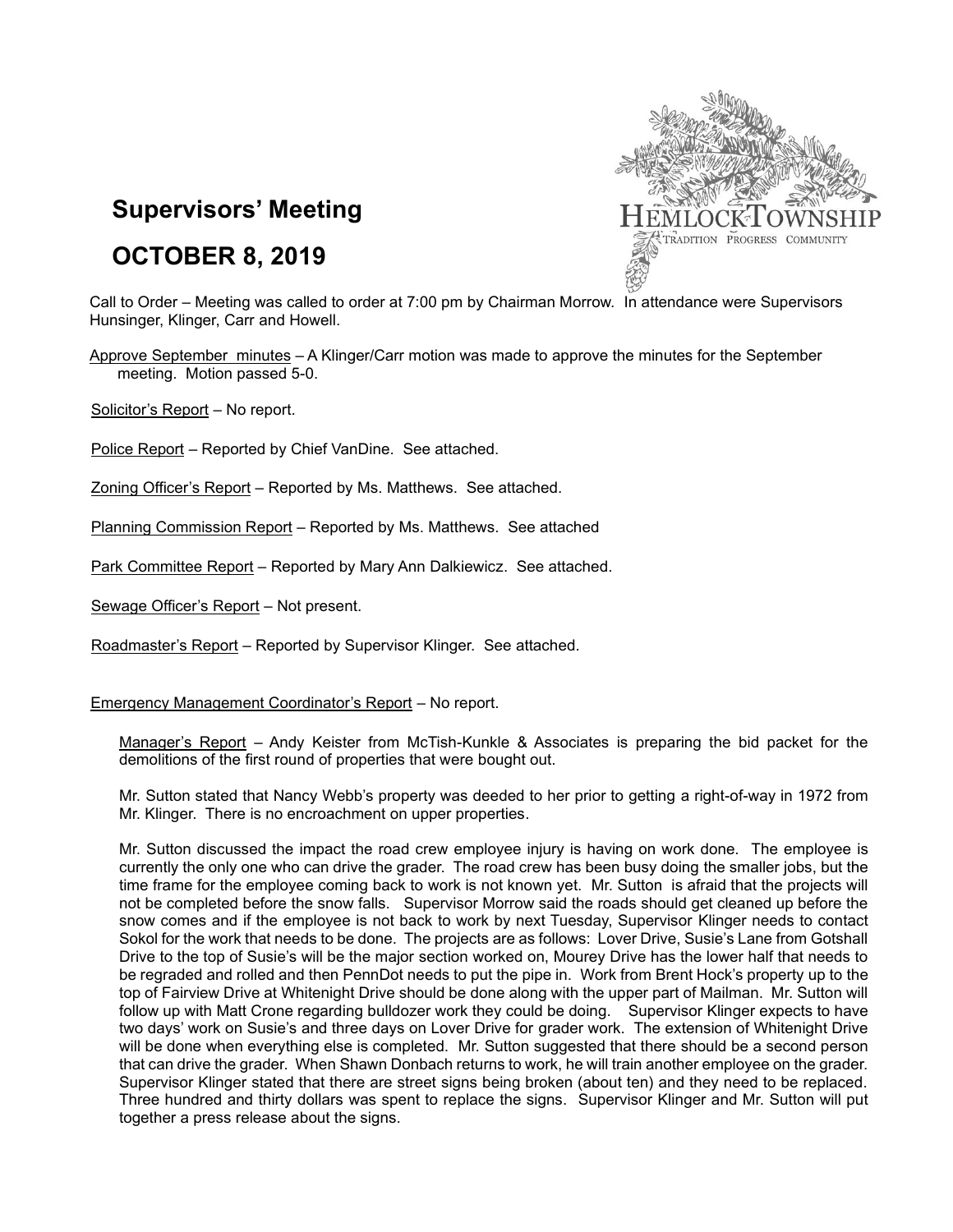#### **Citizens' Comments:**

**Reverend Moore, Drinker St.:** Asked about the paving on Drinker street. Was told that Pioneer will pave it in the next two weeks. He also asked if someone would contact Suez Water regarding the work they are doing. Mr. Moore said that are no signs on Drinker Street and Red Mill Road. Chief VanDine said that the signs are placed very high on the pole. The reverend also wanted to thank everyone who helped with parking for the fair and putting in signs.

### **Old Business:**

- 1. **Traffic control signs along Mall Boulevard** Mr. Sutton has been working with PenDot for the last month and one half to get updated maps for signs. He will find out what signs needs to be replaced and who is responsible. The timing on the traffic signals was changed for Fair week and it worked so well that it has not been changed back. Chief VanDine will check about the turn signs at the 80 Ramp at Route 42 and Buckhorn Road.
- 2. **ADA Compliancy grant** Mr. Sutton has the final prices for the ramp work to be done at the township building and the police office - \$149,129.00. This includes engineering fees and advertising fees. Work done at the police department would include a sidewalk to the ramp, pre-cast steps and one concrete parking space will cost \$78,500.00. The township building will remove barrier of sunken ramp, add fivefoot wide ramp with handrail at the cost of \$50,615. Once the building is handicapped accessible, the inside needs to be accessible also. The lady's room will turn into a family restroom and the door to the meeting room will be changed. An intercom system will be with the new township door so the secretary can communicate with people. The township is not responsible for any cost sharing. On a Howell/Hunsinger motion, Mr. Sutton was advised to move forward with the grant. Motion passed 5-0.
- 3. **Advertise 2020 Budget** Mr. Sutton asked permission to advertise the 2020 budged as completed at the workshop. On a Carr/Hunsinger motion, advertisement is approved. Motion passed 4 -0 with Supervisor Howell abstaining because he was not present at the workshop and has not reviewed the budget that was presented.
- 4. **Junk Yard transfer license – Booth & Sons to Direkt Recovery Bloomsburg LLC** Booth and Sons junkyard would like to transfer his business to Direkt Recovery Bloomsburg LLC. The new owners will not accept any tires, but everything will remain the same. After a brief discussion with the new owners, Brant and Kali Arnold, a Morrow/Klinger motion was made to approve the transfer. Motion passed 5-0.
- 5. **Intern from Bloomsburg University** Mr. Sutton asked the board if we could hire an intern for the zoning department from Bloomsburg University for the summer of 2020. He asked Ms. Matthews to give the board some information. The department at BU is called the Environment -Geographical -Geological Sciences (EGGS) She stated she would like to write a letter to this department requesting an intern for three months next summer. She will include a brief description of what the township is looking for. On a Hunsinger/Carr motion, permission is given to hire an intern if someone is available. Motion passed 5-0.
- 6. **Buy-out update** Twenty-three properties were moved on to FEMA for the buyout. The last round of applications was sent to FEMA for review. The two applications that were denied were Kressler (business part of property) and Millard (elevation).
- 7. **Drone – initial introduction** Mr. Sutton stated that there is interest in having a drone available for police use. Officer Daniel O'Donnell is a certified FFA pilot. Drones are used in search and rescues and investigations. Mr. Sutton contacted the insurance company and was given an estimate of \$2,000. Chief VanDine will look for donations to cover the cost. There are several options the township has regarding purchasing or leasing a drone, but we would need to have liability insurance. The options are: 1) Buy a drone for around \$1500.00 and pay the liability and damage insurance; 2) Agree to sign a lease with Officer O'Donnell for a nominal fee; 3) Officer O'Donnell would keep the drone but the township and the